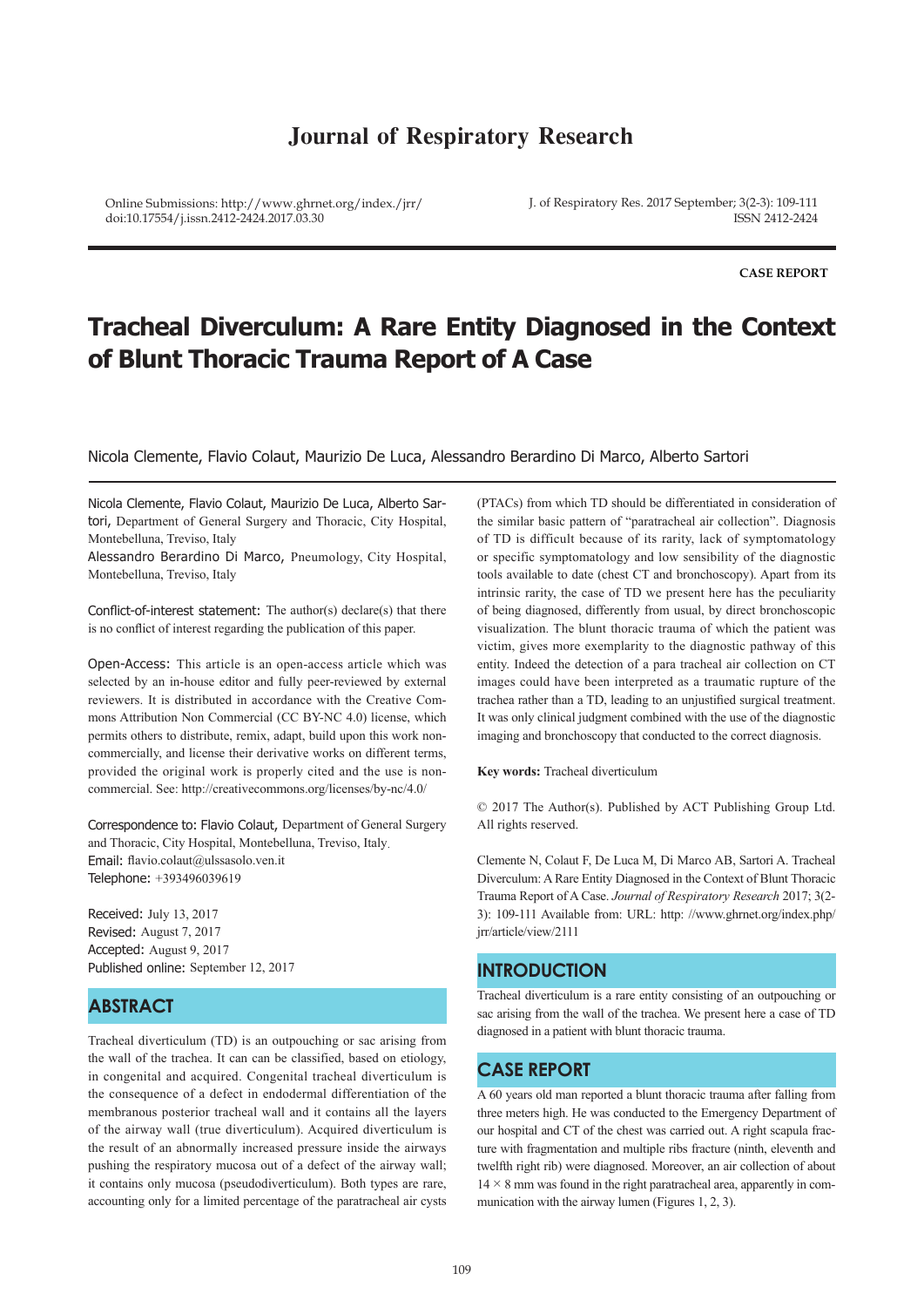#### Clemente N et al. Tracheal diverticulum in blunt thoracic trauma

 A diagnostic bronchoscopy was scheduled the following day. Under conscious sedation, the bronchoscope was introducted through the nasal fossa. At the border of the upper third with the lower two thirds of the trachea, dorsally and slightly on the right of the median line, a little orifice was demonstrated (Figure 4).

 The presence of this diverticulm was confirmed by the presence of air bubbles jus below it (Figure 5).

 A traumatic origin of this orifice was ruled out because of the integrity of the mucosa and the absence of signs of endoluminal bleeding. The diagnosis of tracheal diverticulum was clear. Aspiration of endobronchial fluids was carried out for routine microbiological and citological analysis which later resulted within normal range.



**Figure 1** Tracheal diverticulum: CT frontal scan showing a right paratracheal air collection (arrow).



**Figure 2** Tracheal Diverticulum: CT sagittal scan showing a paratracheal air collection (arrow).

 The patient was treated conservatively because no complication developed as a consequence of the thoracic trauma. Indeed he was discharged in good health condition seven days after admission. A medical therapy based on pain killers was prescribed; a control chest X-ray and a follow-up visit in our outpatient clinic was scheduled ten days after discharge. No surgical treatment of the tracheal diverticulum was planned as the patient was asymptomatic.

## **DISCUSSION**

Tracheal diverticulum (TD) consists of small air collection in the paratracheal area. It is a rare entity with an estimated incidence of 2.4%[1]. In most cases TD is located at the right posterolateral region of the trachea (97.1%) and rarely at the controlateral side  $(2.9\%)$ <sup>[1]</sup>. It is lined by the same ciliated columnar epithelium of the trachea and



**Figure 3** Tracheal Diverticulum: CT assial scan showing a paratracheal air collection (arrow).



**Figure 4** Tracheal diverticulum: direct visualization of the diverticulum orifice by bronchoscopy.



**Figure 5** Tracheal diverticulum: air bubbles as an indirect sign of the presence of the TD.